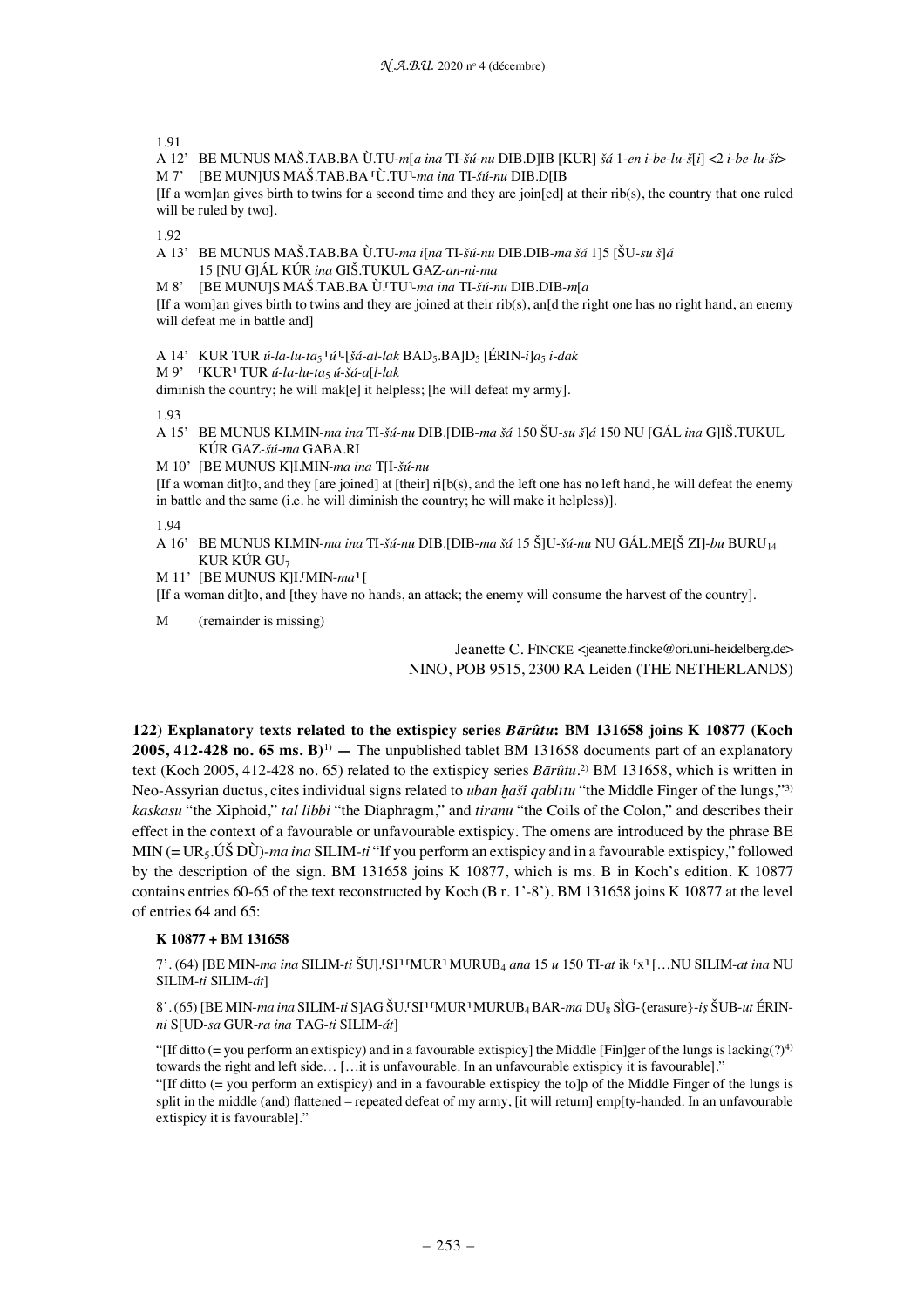The broken sections are restored from K 59+ (Koch 2005, 412-428 no. 65 ms. A; CDLI: P393734), which is Koch's main source for this explanatory text. The rest of BM 131658 duplicates K 59+ r. 21-35 and helps fill some of the breaks in that manuscript:

9'. (66) [BE MIN-*ma ina* SILIM]-⸢*ti*⸣ ŠU.SI MUR MURUB₄ 15 *u* 150 *šat-qat* GABA.UŠ NU ⸢SILIM⸣-⸢*át*⸣ [*ina* NU SILIM-*ti* SILIM-*át*]

10'. (67) [BE MIN-ma ina SILIM]-<sup>r</sup>ti<sup>3</sup> ŠU.SI MUR MURUB4 nu-ku-rat NU SILIM-at ina NU SILIM-ti<sup>†</sup>SILIM<sup>1</sup>-[*át*]

11'. (68) [BE MIN-*ma ina* SILIM]-⸢*ti*⸣ ŠU.SI MUR MURUB₄ *ḫal-qat* NIN-*tu*₄ ÚŠ NU SILIM-*at ina* NU SILIM*ti* ⸢SILIM⸣-[*át*]

12'. (69) [BE MIN-*ma ina* SILIM-*ti*] ⸢KAK⸣.ZAG.GA 15 *u* 150 *na-pár*-*qud* GABA.UŠ KÚR NU IGI-*mar* [KI.MIN]

13'. (70) [BE MIN-*ma ina* SILIM-*ti* KAK.Z]AG.GA 15 DU₈ ÉRIN-*ka* KAR-*ta*₅ DU-*ak* [KI.MIN]

14'. (71) [BE MIN-*ma ina* SILIM-*ti* KAK.Z]AG.GA 150 DU₈ ÉRIN KÚR KAR-*ta*₅ DU-*ak ina* TAG-*ti* BA[R-*tu*₄]

15'. (72) [BE MIN-*ma ina* SILIM-*ti* KAK.ZAG.GA] *šà* 15 *u* 150 GE₆ GABA.UŠ *ina* NU SILIM-*ti* BAD₅.BAD₅-  $\lceil t u_A \rceil$ 

16'. (73) [BE MIN-*ma ina* SILIM-*ti ta*]*l* ŠÀ ⸢15⸣ *u* 150 SA₅ *pa-ri-ik* GABA.UŠ NU SILIM-*at ina* NU SILIM-*ti* SILIM-[*át*]

17'. (74) [BE MIN-*ma ina* SILIM-*ti* ŠÀ].⸢NIGIN⸣ 15 IZI.GAR SILIM-*tú* NU TAG.MEŠ TAG.MEŠ NU SILIM.MEŠ *šá* ḪUL.MEŠ-*šá i-ṣu* SILIM-[*át*]

18'. (75) [BE MIN-*ma ina* SILIM-*ti* ŠÀ.NIGIN] BAL.MEŠ NUN KUR-*su* BAL-*su* NU SILIM-*át ina* NU SILIM*ti* SILIM-*á*[*t*]

19'. (76) [BE MIN-*ma ina* SILIM-*ti* ŠÀ.NIGIN *a*]*na* 2 BAR.MEŠ KUR-*ka ana* 2 BAR.MEŠ NU SILIM-*át ina* NU SILIM-*ti* SILIM-*á*[*t*]

20'. (77) [BE MIN-*ma ina* SILIM-*ti* ŠÀ.NIGIN] 10 GÙ-*mu ana* ÉRIN-*ni* ŠUB-*ut* KI.MI[N]

21'. (78) [BE MIN-*ma ina* SILIM-*ti* ŠÀ.NIGIN 20 IZI].GAR ÉRIN AŠ.TE KUR KÚR *šá-niš* DUMU LUGAL AD-*šú i-bar* AŠ.TE DAB-*bat* KI.M[IN]

22'. (79) [BE MIN-*ma ina* SILIM-*ti* ŠÀ.NIGIN IGI.MEŠ] *u* BAR.MEŠ GABA.UŠ [KI.MIN]

23'. (80) [BE MIN-*ma ina* SILIM-*ti* ŠÀ.NIGIN *ina* ŠID-*šú*]-*nu nar*-[*pa*]-*šá-a ub-lu*-[*ni*…]

 $24'.$   $\lceil ... \rceil$   $\lceil x \rceil$   $\lceil ... \rceil$ 

(break)

## **Commentary**

10'. Koch's source for this entry, K 59+ (A) r. 22, has a break between *nu-ku-rat* and NU SILIM-*at*. According to the version preserved on BM 131658, there are no signs missing in the break.

11'. NIN-*tu*₄ is broken on K 59+ (A) r. 23: BE MIN-*ma ina* SILIM-*ti* ŠU.SI MUR MURUB₄ *ḫal-qat* [x x x]-*bat* NU SILIM-*at* (…) (Koch 2005, 424). Koch's *bat* should now be read ÚŠ. This entry should thus be translated as follows: "If ditto  $(=$  you perform an extispicy) and in a favourable extispicy the Middle Finger of the lungs is missing  $-$  the mistress will die, it is unfavourable. In an unfavourable extispicy it is favourable."

16'. The middle section of this entry is damaged on K 59+ (A) r. 28. Koch (2005, 425) read: *tal šà* 15 *u* 150 sa₅ pa [x]  $[x]$  gál gaba.uš-*tum* (...). Upon collation, K 59+ (A) r. 28 reads here: (...) *tal* Š $\hat{A}$  15 *u* 150 sa<sub>5</sub> pa-[r]*i-ik* GABA.UŠ-*tu*<sub>4</sub> (…). Entry 73 should thus be translated as follows: "If ditto (= you perform an extispicy) and in a favourable extispicy the Diaphragm on the right and on the left side is red (and) lies in a transversal position – it is a *pitruštu*-sign, it is unfavourable. In an unfavourable extispicy it is favourable." The sign *pitruštu* is a powerful sign which decides the outcome of an extispicy and is consistently associated with the right/left dichotomy: see Koch 2005, 10-21.

17'. On K 59+ (A) r. 29 there is a large break between ŠÀ.NIGIN 15 and the first TAG.MEŠ. Koch (2005, 425) tentatively read: be 2-*ma ina* silim-*ti* šà.nigin 15 [*u* 150] tag.meš tag.meš nu silim.meš-*šá* ḫul.meš-*šá i-ṣu* silim-*át* "If ditto (= you perform an extispicy) and in a favourable extispicy the Coils of the Colon are destroyed on the right [and left]: Evil-portending (signs), its unfavourable signs, its bad signs are few that is favourable." In fact, the line reads: "If ditto (= you perform an extispicy) and in a favourable extispicy the Coils of the Colon are 15 – it is a *nipḫu*-sign, (but) favourable features cannot be considered unfavourable, unfavourable features cannot be considered favourable; (an extispicy) whose negative signs are few is favourable." The entry comments on the meaning of *niphu*, which is a sign